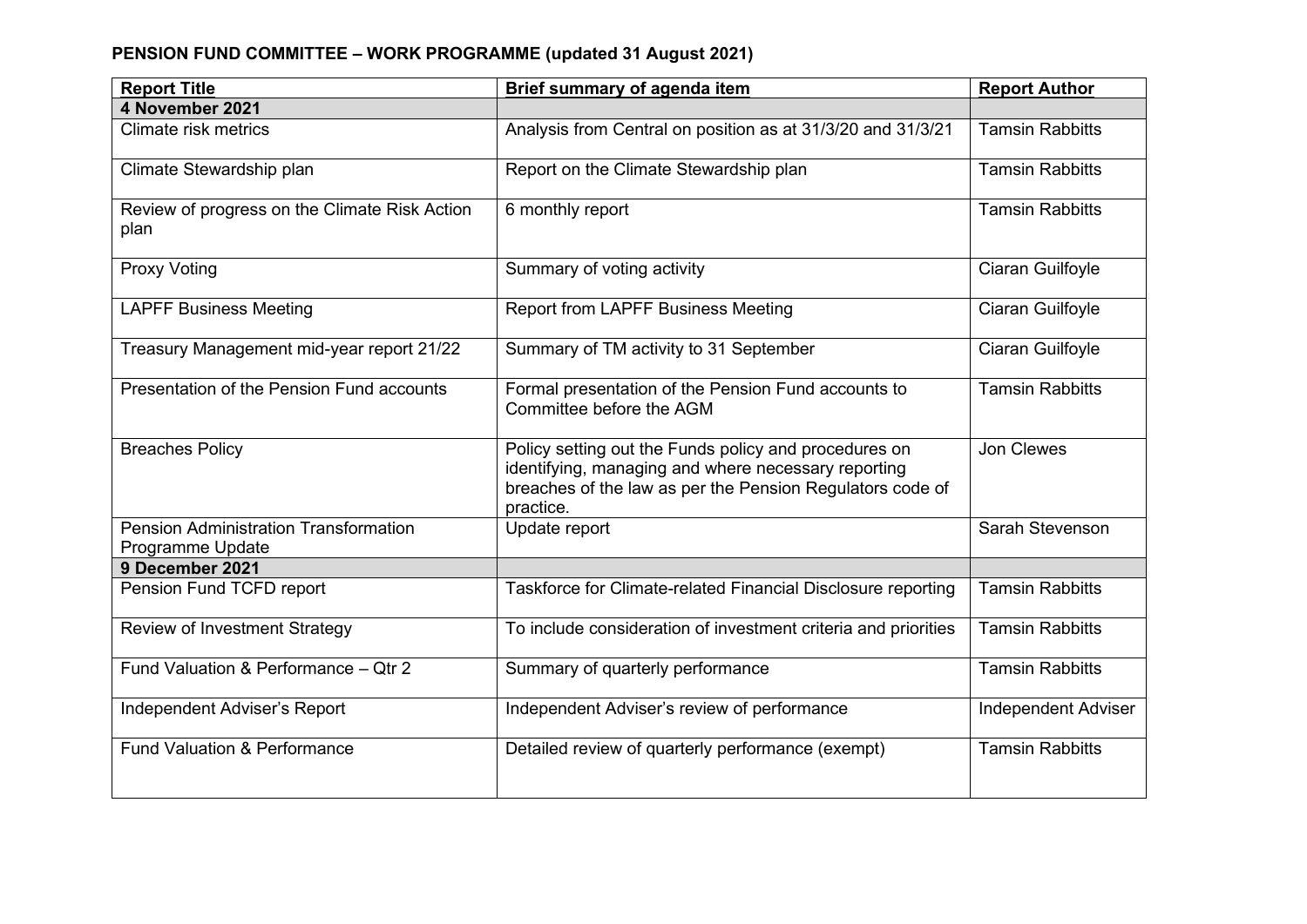| <b>Managers Presentations</b>                          | Presentations by Fund Managers (exempt)                                                                                                                                                      | <b>LGPS Central and</b><br><b>LGIM</b> |
|--------------------------------------------------------|----------------------------------------------------------------------------------------------------------------------------------------------------------------------------------------------|----------------------------------------|
| 27 January 2022                                        |                                                                                                                                                                                              |                                        |
| Proxy Voting                                           | Summary of voting activity                                                                                                                                                                   | Ciaran Guilfoyle                       |
| <b>LAPFF Business Meeting</b>                          | <b>Report from LAPFF Business Meeting</b>                                                                                                                                                    | Ciaran Guilfoyle                       |
| <b>Treasury Management Strategy 22/23</b>              | Strategy for forthcoming financial year                                                                                                                                                      | Ciaran Guilfoyle                       |
| Conferences and training report                        | Planned training and conferences for 22/23                                                                                                                                                   | <b>Tamsin Rabbitts</b>                 |
| Report on the LAPFF conference                         | Report on the presentations attended at the LAPFF<br>conference in December                                                                                                                  | Keith Palframan                        |
| <b>10 March 2022</b>                                   |                                                                                                                                                                                              |                                        |
| Fund Valuation & Performance - Qtr 3                   | Summary of quarterly performance                                                                                                                                                             | <b>Tamsin Rabbitts</b>                 |
| Independent Adviser's Report                           | Independent Adviser's review of performance                                                                                                                                                  | <b>Independent Adviser</b>             |
| <b>Fund Valuation &amp; Performance</b>                | Detailed review of quarterly performance (exempt)                                                                                                                                            | <b>Tamsin Rabbitts</b>                 |
| <b>Managers Presentations</b>                          | Presentations by Fund Managers (exempt)                                                                                                                                                      | Schroder &<br>Aberdeen                 |
| <b>Strategic Asset Allocation Working party report</b> | Report on the discussions and any decisions arising from<br>the January working party meeting on our Strategic Asset<br>Allocation and Investment Strategy and any other issues<br>discussed | <b>Tamsin Rabbitts</b>                 |
| 28 April 2022                                          |                                                                                                                                                                                              |                                        |
| Review of progress on the Climate Risk Action<br>plan  | 6 monthly report                                                                                                                                                                             | <b>Tamsin Rabbitts</b>                 |
| <b>Proxy Voting</b>                                    | Summary of voting activity                                                                                                                                                                   | Ciaran Guilfoyle                       |